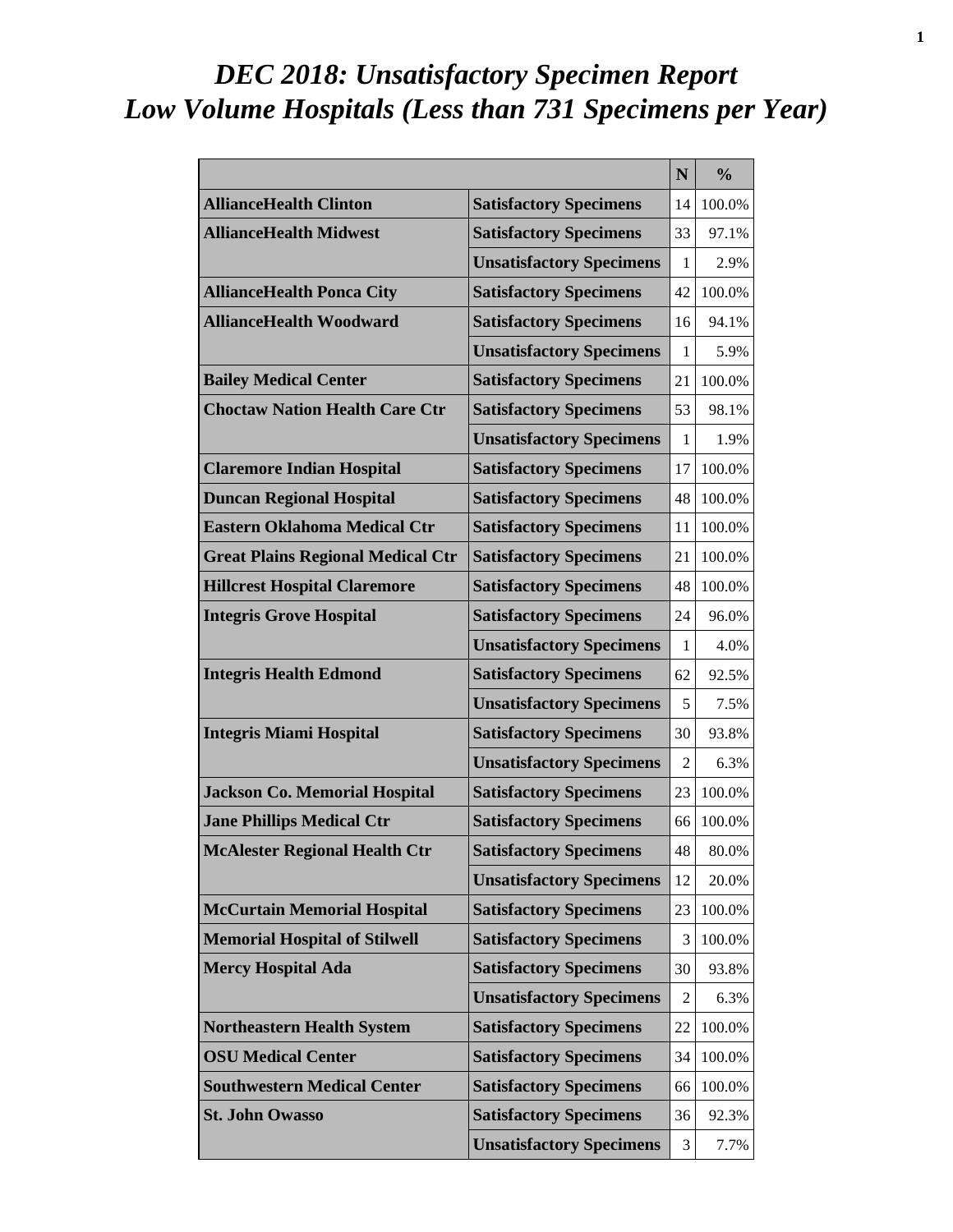# *DEC 2018: Unsatisfactory Specimen Report Low Volume Hospitals (Less than 731 Specimens per Year)*

|                                        |                               | $\frac{0}{a}$          |
|----------------------------------------|-------------------------------|------------------------|
| <b>St. Mary's Regional Medical Ctr</b> | <b>Satisfactory Specimens</b> | $ 23 100.0\% $         |
| <b>Weatherford Regional Hospital</b>   | <b>Satisfactory Specimens</b> | $11 \mid 100.0\% \mid$ |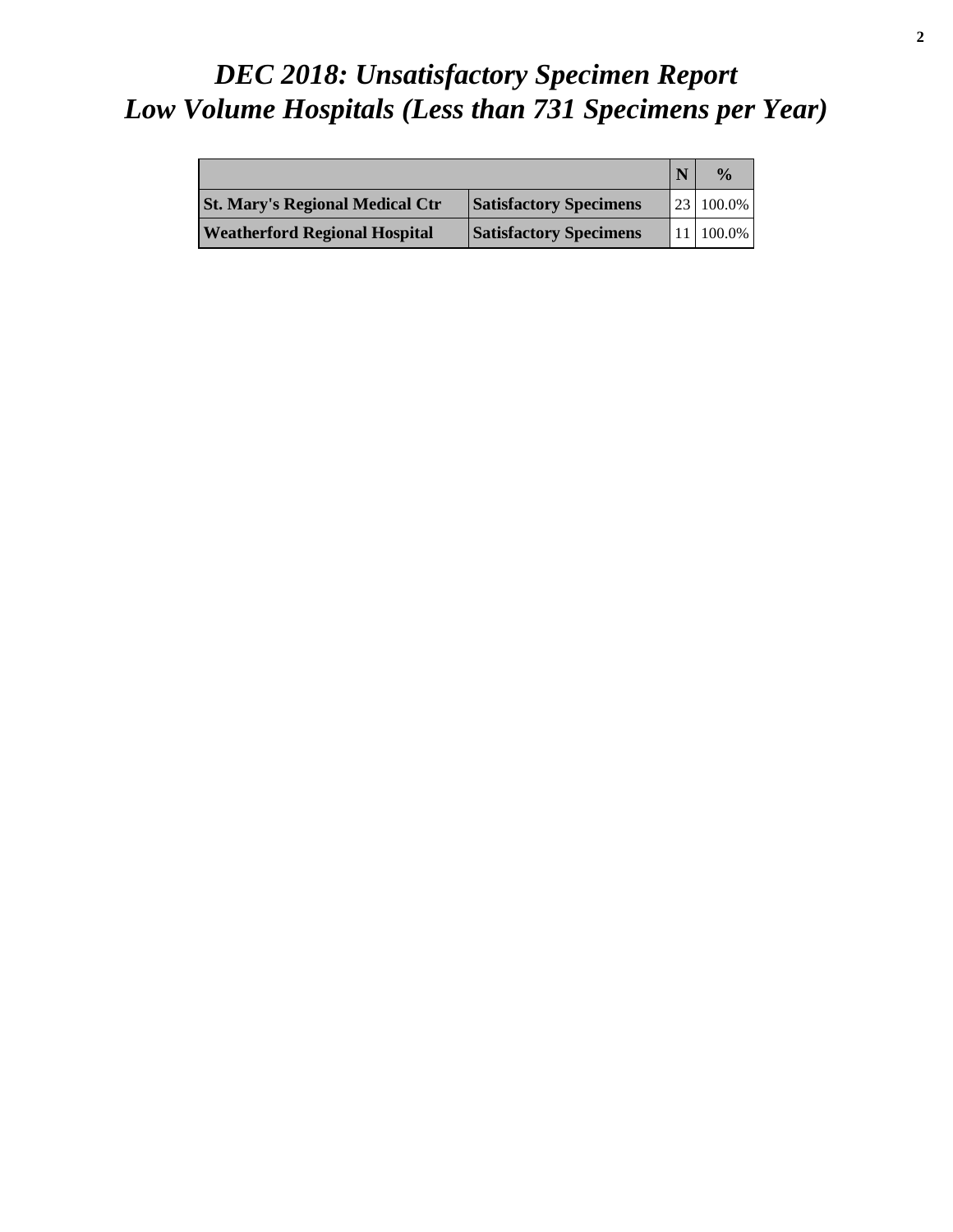#### *DEC 2018: Unsatisfactory Specimen Report Low Volume Hospitals (Less than 731 Specimens per Year)*

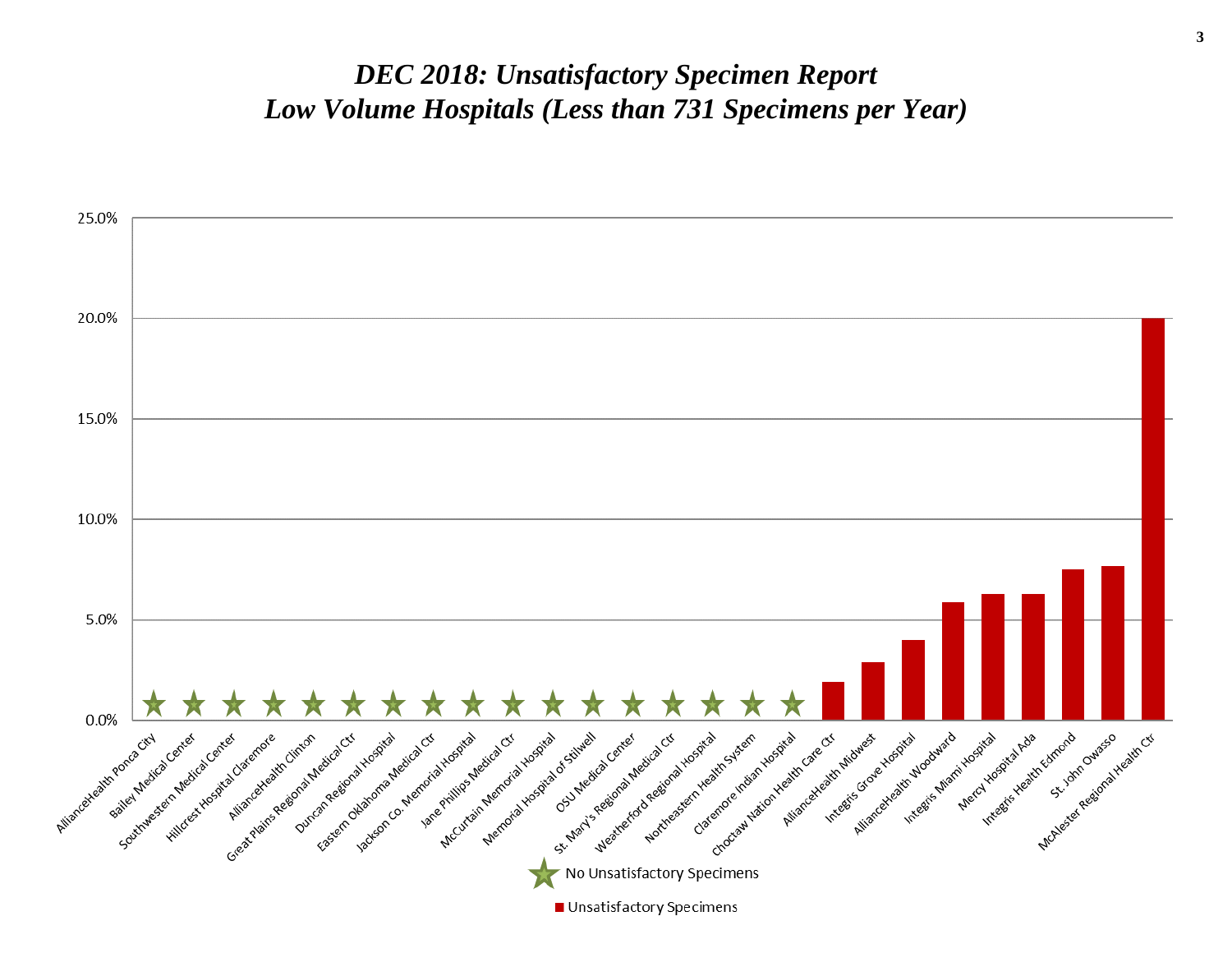# *DEC 2018: Unsatisfactory Specimen Report Medium Volume Hospitals (731-2499 Specimens per Year)*

|                                          |                                 | N              | $\frac{0}{0}$ |
|------------------------------------------|---------------------------------|----------------|---------------|
| <b>AllianceHealth Deaconess</b>          | <b>Satisfactory Specimens</b>   | 40             | 95.2%         |
|                                          | <b>Unsatisfactory Specimens</b> | $\overline{2}$ | 4.8%          |
| <b>AllianceHealth Durant</b>             | <b>Satisfactory Specimens</b>   | 67             | 97.1%         |
|                                          | <b>Unsatisfactory Specimens</b> | $\mathfrak{D}$ | 2.9%          |
| <b>Chickasaw Nation Medical Ctr</b>      | <b>Satisfactory Specimens</b>   | 63             | 90.0%         |
|                                          | <b>Unsatisfactory Specimens</b> | 7              | 10.0%         |
| <b>Comanche Co. Memorial Hosp</b>        | <b>Satisfactory Specimens</b>   | 115            | 91.3%         |
|                                          | <b>Unsatisfactory Specimens</b> | 11             | 8.7%          |
| <b>Hillcrest Hospital South</b>          | <b>Satisfactory Specimens</b>   | 112            | 95.7%         |
|                                          | <b>Unsatisfactory Specimens</b> | 5              | 4.3%          |
| <b>Integris Bass Baptist Health Ctr</b>  | <b>Satisfactory Specimens</b>   | 83             | 97.6%         |
|                                          | <b>Unsatisfactory Specimens</b> | 2              | 2.4%          |
| <b>Integris Canadian Valley Hospital</b> | <b>Satisfactory Specimens</b>   | 81             | 98.8%         |
|                                          | <b>Unsatisfactory Specimens</b> | 1              | 1.2%          |
| <b>Integris Southwest Medical Ctr</b>    | <b>Satisfactory Specimens</b>   | 96             | 96.0%         |
|                                          | <b>Unsatisfactory Specimens</b> | 4              | 4.0%          |
| <b>Lakeside Women's Hospital</b>         | <b>Satisfactory Specimens</b>   | 125            | 100.0%        |
| <b>Mercy Hospital Ardmore</b>            | <b>Satisfactory Specimens</b>   | 85             | 98.8%         |
|                                          | <b>Unsatisfactory Specimens</b> | 1              | 1.2%          |
| <b>Saint Francis Hospital South</b>      | <b>Satisfactory Specimens</b>   | 88             | 97.8%         |
|                                          | <b>Unsatisfactory Specimens</b> | 2              | 2.2%          |
| <b>Saint Francis Muskogee</b>            | <b>Satisfactory Specimens</b>   | 45             | 100.0%        |
| <b>St. Anthony Hospital</b>              | <b>Satisfactory Specimens</b>   | 92             | 96.8%         |
|                                          | <b>Unsatisfactory Specimens</b> | 3              | 3.2%          |
| <b>St. Anthony Shawnee Hospital</b>      | <b>Satisfactory Specimens</b>   | 86             | 96.6%         |
|                                          | <b>Unsatisfactory Specimens</b> | 3              | 3.4%          |
| <b>Stillwater Medical Center</b>         | <b>Satisfactory Specimens</b>   | 75             | 98.7%         |
|                                          | <b>Unsatisfactory Specimens</b> | 1              | 1.3%          |
| <b>WW Hastings Indian Hospital</b>       | <b>Satisfactory Specimens</b>   | 70             | 100.0%        |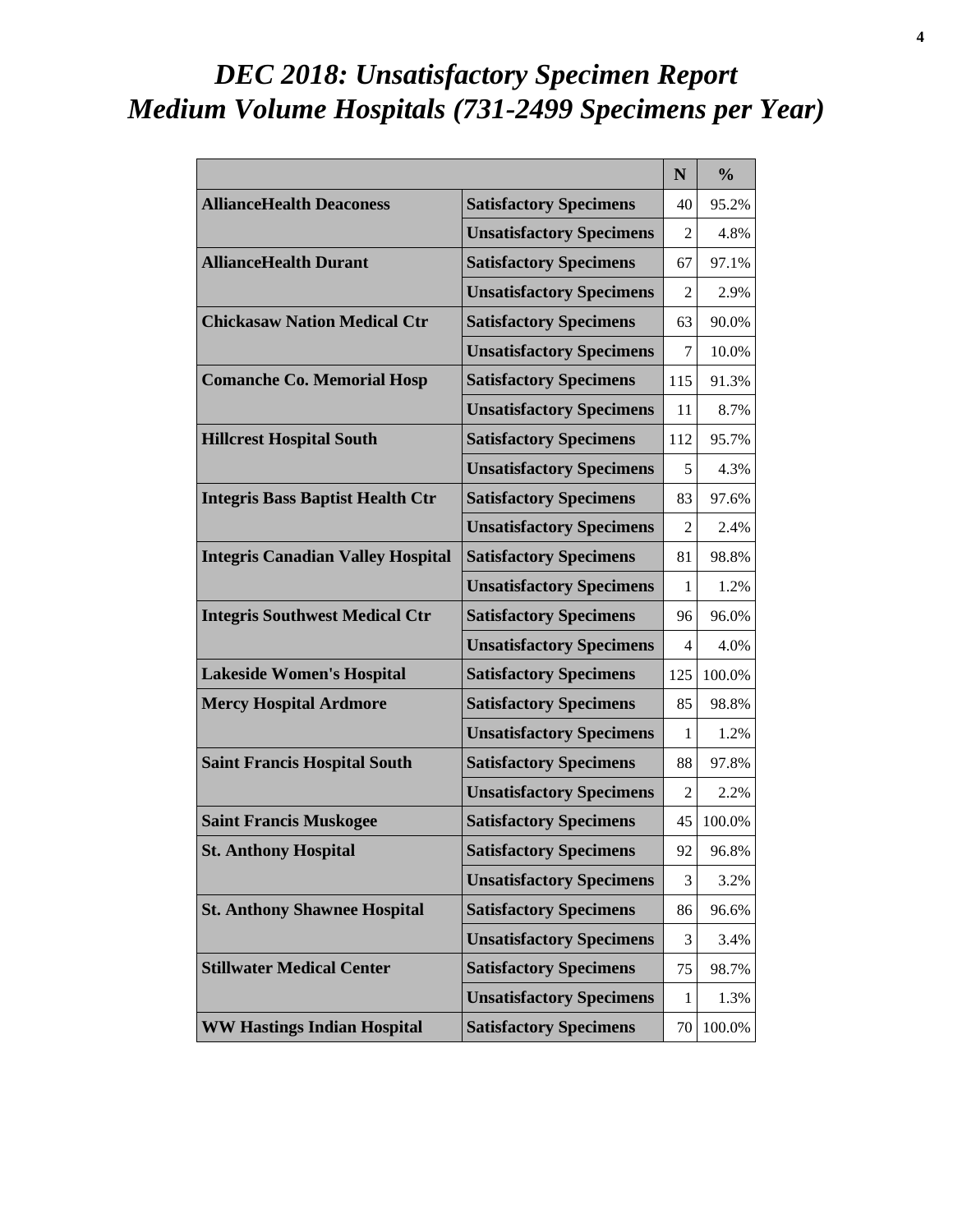#### *DEC 2018: Unsatisfactory Specimen Report Medium Volume Hospitals (731-2499 Specimens per Year)*

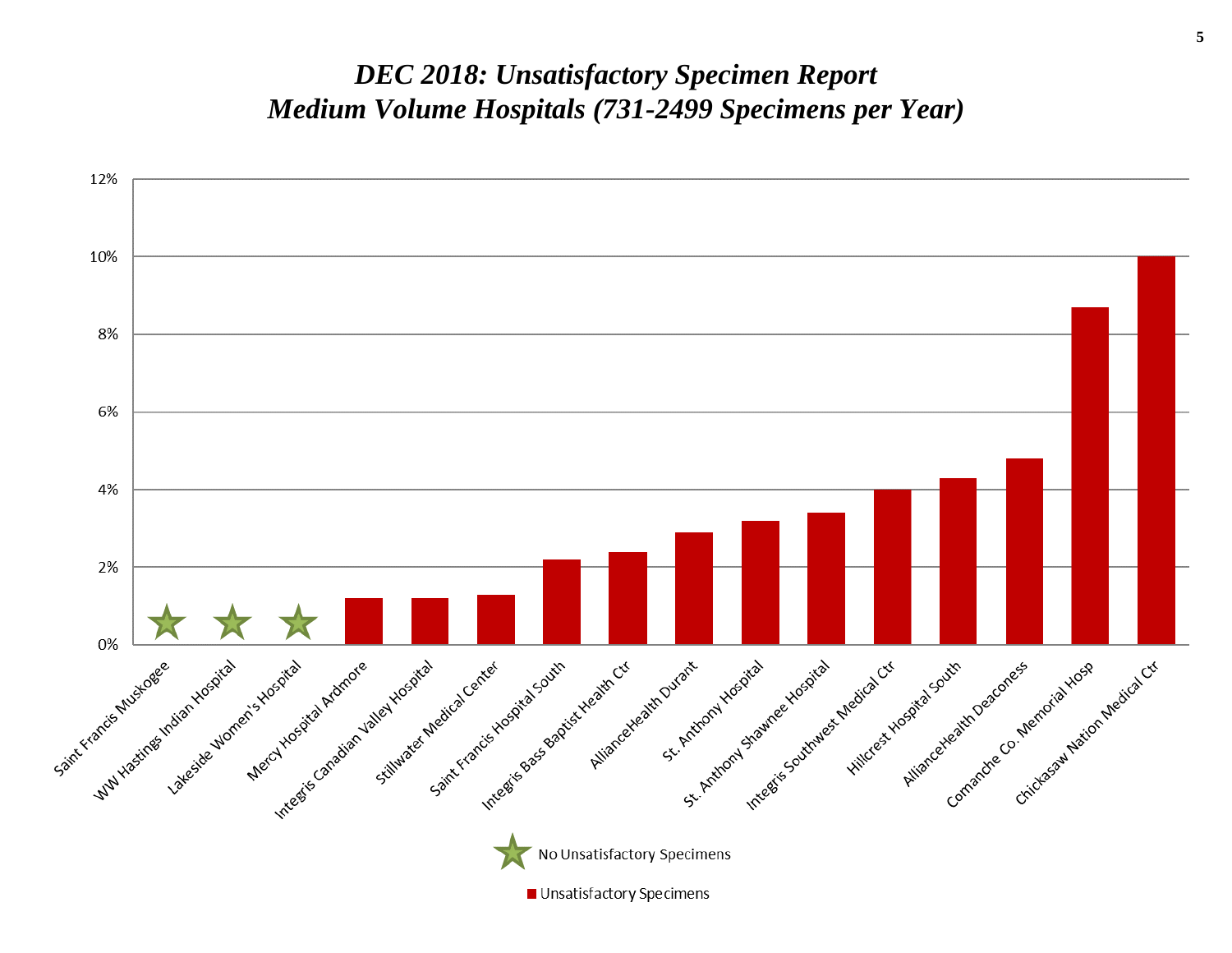# *DEC 2018: Unsatisfactory Specimen Report High Volume Hospitals (2500 or More Specimens per Year)*

|                                          |                                 | N   | $\frac{0}{0}$ |
|------------------------------------------|---------------------------------|-----|---------------|
| <b>Children's Hosp at OU Medical Ctr</b> | <b>Satisfactory Specimens</b>   | 411 | 96.7%         |
|                                          | <b>Unsatisfactory Specimens</b> | 14  | 3.3%          |
| <b>Hillcrest Medical Center</b>          | <b>Satisfactory Specimens</b>   | 252 | 98.4%         |
|                                          | <b>Unsatisfactory Specimens</b> | 4   | 1.6%          |
| <b>Integris Baptist Medical Ctr-OKC</b>  | <b>Satisfactory Specimens</b>   | 272 | 98.9%         |
|                                          | <b>Unsatisfactory Specimens</b> | 3   | 1.1%          |
| <b>Mercy Hospital Oklahoma City</b>      | <b>Satisfactory Specimens</b>   | 373 | 97.6%         |
|                                          | <b>Unsatisfactory Specimens</b> | 9   | 2.4%          |
| <b>Norman Regional Health System</b>     | <b>Satisfactory Specimens</b>   | 244 | 98.4%         |
|                                          | <b>Unsatisfactory Specimens</b> | 4   | 1.6%          |
| <b>Saint Francis Hospital</b>            | <b>Satisfactory Specimens</b>   | 431 | 98.6%         |
|                                          | <b>Unsatisfactory Specimens</b> | 6   | 1.4%          |
| <b>St. John Medical Center</b>           | <b>Satisfactory Specimens</b>   | 263 | 96.3%         |
|                                          | <b>Unsatisfactory Specimens</b> | 10  | 3.7%          |